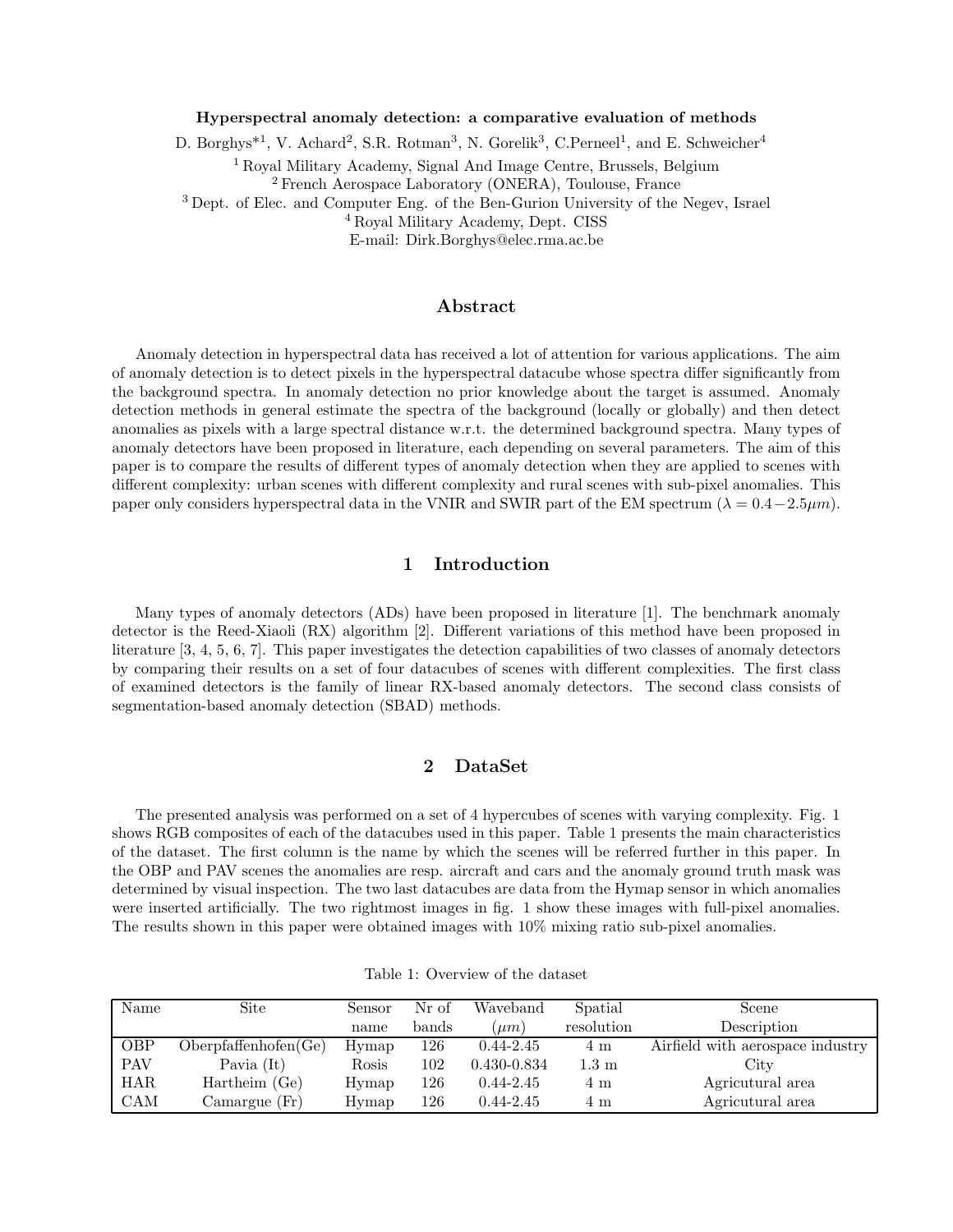

Figure 1: RGB composite of the original datacubes. From left to right: OBP, BJO, PAV, HAR and CAM

### 3 Anomaly detection methods

#### 3.1 RX-based anomaly detectors

The RX detector [2] is a standard in anomaly detection. Basicly the RX detector calculates the Mahalanobis distance between the current pixel and the background:

$$
D_{RX} = (r - \mu_B)^t C_B^{-1} (r - \mu_B)
$$
\n(1)

 $C_B$  and  $\mu_B$  are respectively the sample spectral covariance matrix and the spectral mean of the background pixels; r is the spectrum of the current pixel. Many different variations of the RX detector have been proposed in literature. They differ in the way the background covariance matrix and background mean is defined and estimated and also in the manner in which the inverse of the covariance matrix is implemented.

In Global RX (GRX) the spectral covariance matrix and spectral mean of the background is determined using the whole image and all spectral bands. In  $\text{Sub-space } \mathbf{RX}$  ( $\text{SSRX}$ ) the GRX is determined after PCA and the background statictics are determined on a limited number of PCA bands. Usually the first PCs are discarded in SSRX. In OSPRX (RX after orthogonal subspace projection) the background is defined by the first components of a singular Value Decomposition. These first components define the background subspace and the data are projected onto the orthogonal subspace before applying the RX detector [1]. In Complementary Subspace Detector (CSD) the highest variance PCs are used to define the background subspace and the others (the complementary subspace) as the taget subspace[4]. The PUT is then projected on the two subspaces and the anomaly detector is the difference of the projection onto the target subspace and the background subspace. Whitening is applied before applying the projection. The Partialling Out RX detector (PORX) partials out the effect of the clutter in a pixel component-wise by predicting each of its spectral components as a linear combination of its high-variance principal components. The detector applies then a Mahalanobis distance on the residual. These are all "global" methods: they use the whole scene for calculating the statistics. In **Local RX** (LRX) the covariance matrix and mean are determined locally in a window around the PUT. A double sliding window is used: a guard window and an outer window are defined and the background statistics are determined using the pixels between the two. Quasi-local RX (QLRX) offers an interesting compromise between the global and local RX approach. In QLRX the global covariance matrix is decomposed using eigenvector/eigenvalue decomposition[6]:  $C = U\Lambda U^{T}$ . The eigenvectors are kept in the RX, but the eigenvalues are replaced by the maximum of the local variance and the global eigenvalue. This means that the score of the detector will be lower at locations of the image with high variance (e.g. edges) than in more homogeneous areas. Spectral statistical standardisation is applied as pre-processing step. The local variance is determined in a double sliding window like in LRX.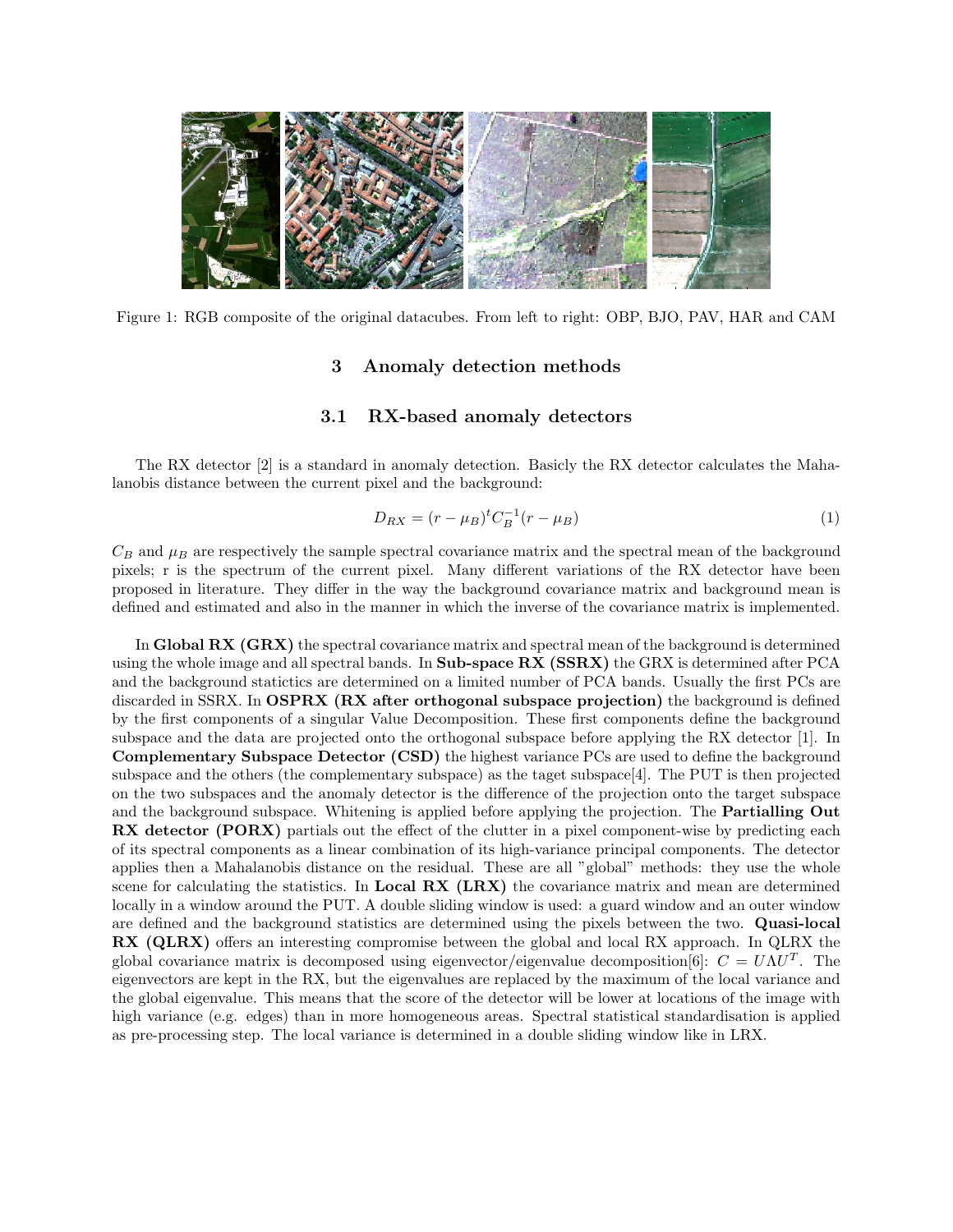### 3.2 Segmentation-based detectors

Because the scene is in most cases not described by a single Gaussian, neither locally and certainly not globally, anomaly detectors based on image segmentation have been proposed. Three global segmentationbased methods are used in this paper. In Class-conditional RX (CCRX) the image is first segmented, the global covariance matrix and mean within each class is determined before RX is applied. The Mahalanobis distance between the PUT and each of the class is determined. The final result is the minimum of these distances. In the current paper K-means clustering is used. In [8] a self-organising map-based method (SOM) is proposed: A trained SOM is considered as a representation of the background classes in the scene. Anomalies are determined by computing the spectral distances of the pixels from the SOM units. The SOM was applied on the first 3 PCA bands and run using a square map consisting of hexagonal cells. A two-level end-member selection (TLES) based method was also applied. The principle of this method [9] is the following: a small scanning window (typically  $50 \times 50$  pixels) runs over the image and at each position of the window the principal background spectra are determined using a segmentation method based on end-member selection. Endmembers that correspond to a minimum percentage (MP) of the image tile are stored. At the end of the process an endmember selection is again applied on the stored endmembers and linear unmixing is applied on the image. Anomalies correspond to pixels with a large residue after unmixing.

#### 4 Results and Discussions

The evaluation of the results is based on the receiver/operator curves (RoC curves). These are curves that plot the probability of detection (Pd) versus the probability of false targets (Pf). The evaluation measure is the area under the curve  $(AUC)$ , i.e. the integral of the curve between  $Pf=0$  and  $Pf=1$ . For all the algorithms, parameters were varied within a reasonable range and the shown results are the best results obtained for the algorithm. Table 2 shows the AUC results for all detectors for the four scenes. For GRX the values obtained without and with whitening are given. For the CSD whitening is always applied. For the other methods the results with or without whitening did not differ significantly; the values in the table are without whitening. In the datasets with a highly structured background, the best results are obtained by the SBAD methods. The best method is not always the same. In OBP the OSPRX also gives very good results. Note that for HAR and CAM the AUC gives the same results for several detectors. In order to distinguish them further, fig. 2 shows the RoC curves for these datasets. Pf is expressed in a logarthmic scale for highlighting better the difference at low values of Pf. In both HAR and CAM, LRX gives the best results. OSRRX and QLRX also give good results.

| Site | RX-based AD                                                                                                                               |                |  |                                        |  |  |                                             |  | Segmentation-based AD |       |  |
|------|-------------------------------------------------------------------------------------------------------------------------------------------|----------------|--|----------------------------------------|--|--|---------------------------------------------|--|-----------------------|-------|--|
|      | <b>GRX</b>                                                                                                                                | $\mathrm{CSD}$ |  | SSRX OSPRX PORX LRX QLRX CCRX SOM TLES |  |  |                                             |  |                       |       |  |
| OBP  | $\begin{array}{cccccc} 0.866/0.827 & 0.962 & 0.975 & \textbf{0.983} & 0.933 & 0.518 & 0.956 & 0.902 & 0.862 & \textbf{0.981} \end{array}$ |                |  |                                        |  |  |                                             |  |                       |       |  |
|      | PAV   $0.565/0.734$ $0.743$ $0.770$ $0.753$ $0.774$ $0.728$ $0.693$ $\parallel$ $0.832$ $0.780$                                           |                |  |                                        |  |  |                                             |  |                       | 0.813 |  |
|      | $HAR$ $0.350/0.996$ $0.997$ $0.998$ $0.999$                                                                                               |                |  |                                        |  |  | $0.987$ 0.999 0.999 0.988 0.759             |  |                       | 0.984 |  |
|      | $\vert$ CAM $\vert$ 0.400/0.993 0.999 0.999 0.999                                                                                         |                |  |                                        |  |  | $0.636$ $0.999$ $0.999$ 0.953 $0.575$ 0.719 |  |                       |       |  |

Table 2: Area under the RoC Curves for the different detectors

#### 5 Conclusions

Results of various RX-based and segmentation-based anomaly detectors were compared in scenes with different compexity. Of the RX-based methods, OSPRX globally gives the best results. In highly structured scenes, SBAD methods give very good results, but the best SBAD method depends on the scene. For sub-pixel anomaly detection in a natural background, LRX, QLRX and OSPRX give the best results. All